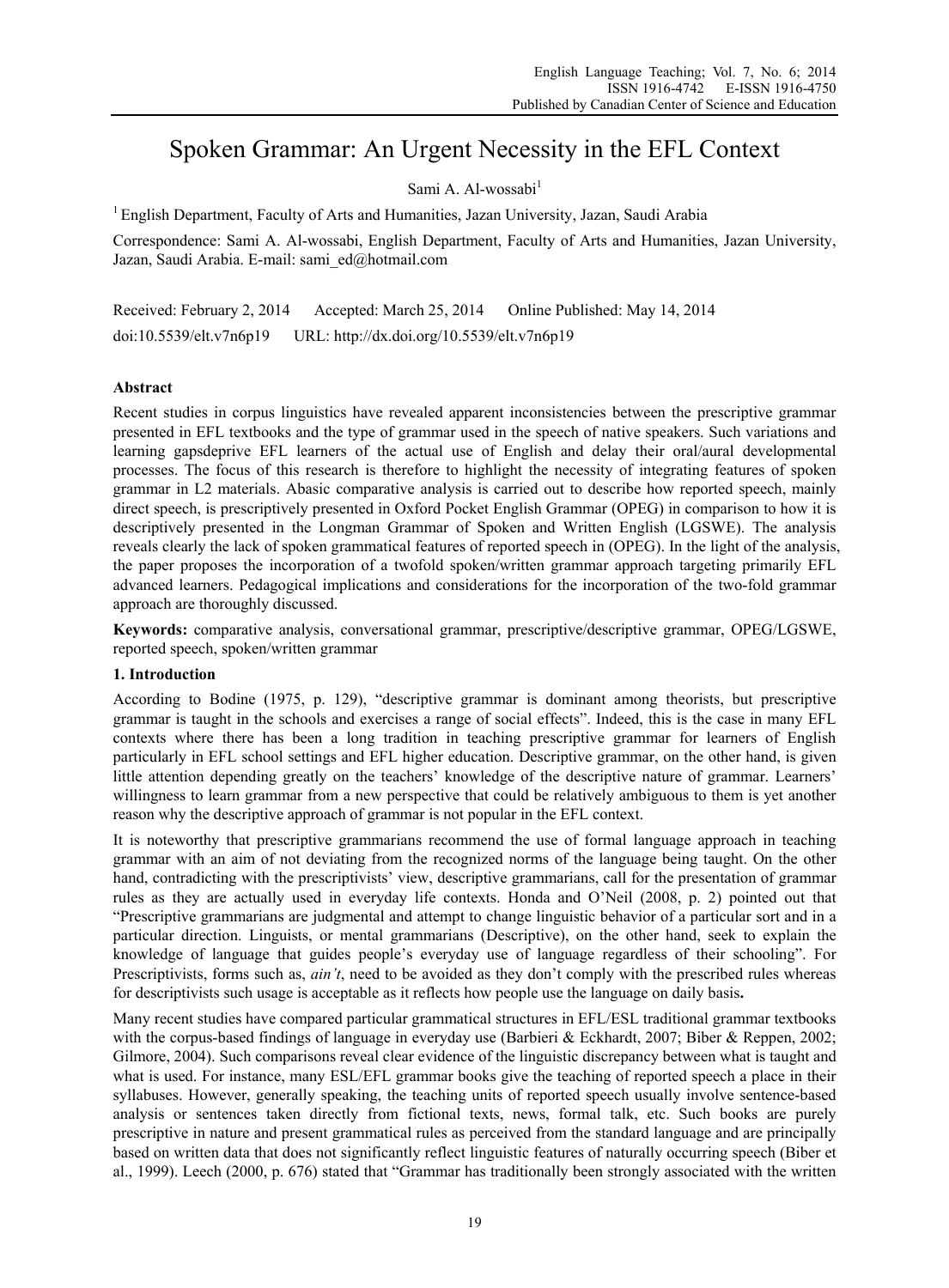medium, and this association has been reinforced by a pedagogical tradition that has placed particular emphasis on grammatical awareness in the development of writing skills".

In fact, current but a few descriptive corpus-based grammar books, *the Longman Grammar of Spoken and written English* (LGSWE) (Biber et al., 1999) and the *Cambridge Grammar of English* (CGE) (Carter & McCarthy, 2006), have synthesized grammar rules based on how native speakers actually use them in everyday life situations. However, these books, in some way, fall into the pitfall of presenting more flexible, changeable and sometimes ambiguous rules compared to those included in prescriptive grammar books.

In view of these differences, it can be observed that the type of grammar used in EFL schools and in EFL higher education is clearly synonymous with the rules for writing correctly and that conversational grammar necessary for everyday spoken language is completely overlooked. Carter and McCarthy (2006, p. 164) argued that "Until recently, items and structures most typically found in spoken communication have not been fully described. Most grammars of English have had a bias towards the written language". However, as shown later, many English grammarians, particularly corpus linguists, are by far undertaking constant attempts to give grounding for teaching conversational grammar to EFL/ESL learners.

In the same vein with many other corpus studies, the paper strongly recommends that conversational grammar should be introduced to EFL learners. The rationale that lies behind such position is that it is, indeed, misleading to force students to practice spoken formsviathe written norms of language. Yet, it is still unclear on HOW to virtually teach it as the case for prescriptive grammar where rules are well-structured and economically explained. Some researches, in particular those of corpus based nature, tackle the issue of the necessity of including linguistic aspects of conversational grammar in L2 textbooks, claiming that EFL/ESL textbooks do not correspond to the natural occurring speech (Barbieri & Eckhardt, 2007; Biber & Reppen, 2002; Gilmore, 2004). The study of Barbieri and Eckhardt (2007), in particular, theorized ten principles on how corpus-based findings on reported speech can be integrated into a form-focused model of instruction. They claim that their principles, based on corpus findings, are formulated to aid learners verbalize the linguistic features of reported speech in real language use. (McCarthy, 1998, p. 150) noted that "it is hard to conceive of achieving any intermediate level of competence in a foreign language without needing to know how the speakers of that language make speech reports".

Yet, the teaching units of reported speech proposed by Barbieri and Eckhardt (2007) needs to be reconsidered as they include some structures that are linguistically complicated for EFL learners to internalize. Having a quick look at the proposed teaching activities in their study reveals the intensive compilation of different constructions that are used in different registers. Having that in mind, such activities might disturb learners with regard to their previously learnt structures. Accumulating different linguistic constructions of different structures regardless of the way they are sequenced and structured in EFL grammar textbooks could minimize or even eliminate the anticipated effects of such approach in the EFL context. Such compilation in EFL grammar textbooks could involve several presentations of linguistic structures while addressing a single grammatical rule. Pedagogical implications mentioned in corpus-based studies such as those suggested in (Barbieri  $\&$  Eckhardt, 2007), though exceptionally insightful, are written with the ESL in the mind where learners have a wider scope of L2 environment compared to EFL learners where they have limited L2 environment that is artificially manifested in the classroom.

What follows is abasic comparative analysis on the use of reported speech in *OPEG* to that of *LGSWE*. The present paper displays the lack of particular spoken linguistic features in EFL grammar textbooks focusing on *OPEG* as an example. The analysis is carried outwith an aim to draw the attention to how spoken features of reported speech are utterly neglected in *OPEG*. Such aim is motivated by my own interest to assist EFL learners develop their oral/aural communicative competencies since such competencies are lacking in the EFL classroom due to the intensive use of prescriptive rules that are followed strictly towards more accuracy and at the expense of fluency.

## **2. Reported Speech: Comparative Analysis**

The *OPEG*, following a prescriptive approach, provides several rules for teaching direct and indirectspeech, providing few examples from everyday formal talk that comply with the rules mentioned in it. *OPEG*, for instance, states that reported speech involves two ways of reporting what someone has said. The first is direct speech in which the speaker's exact words are repeated.

e.g. *Mary: I 've bought the tickets. She said, 'I've bought the tickets'.*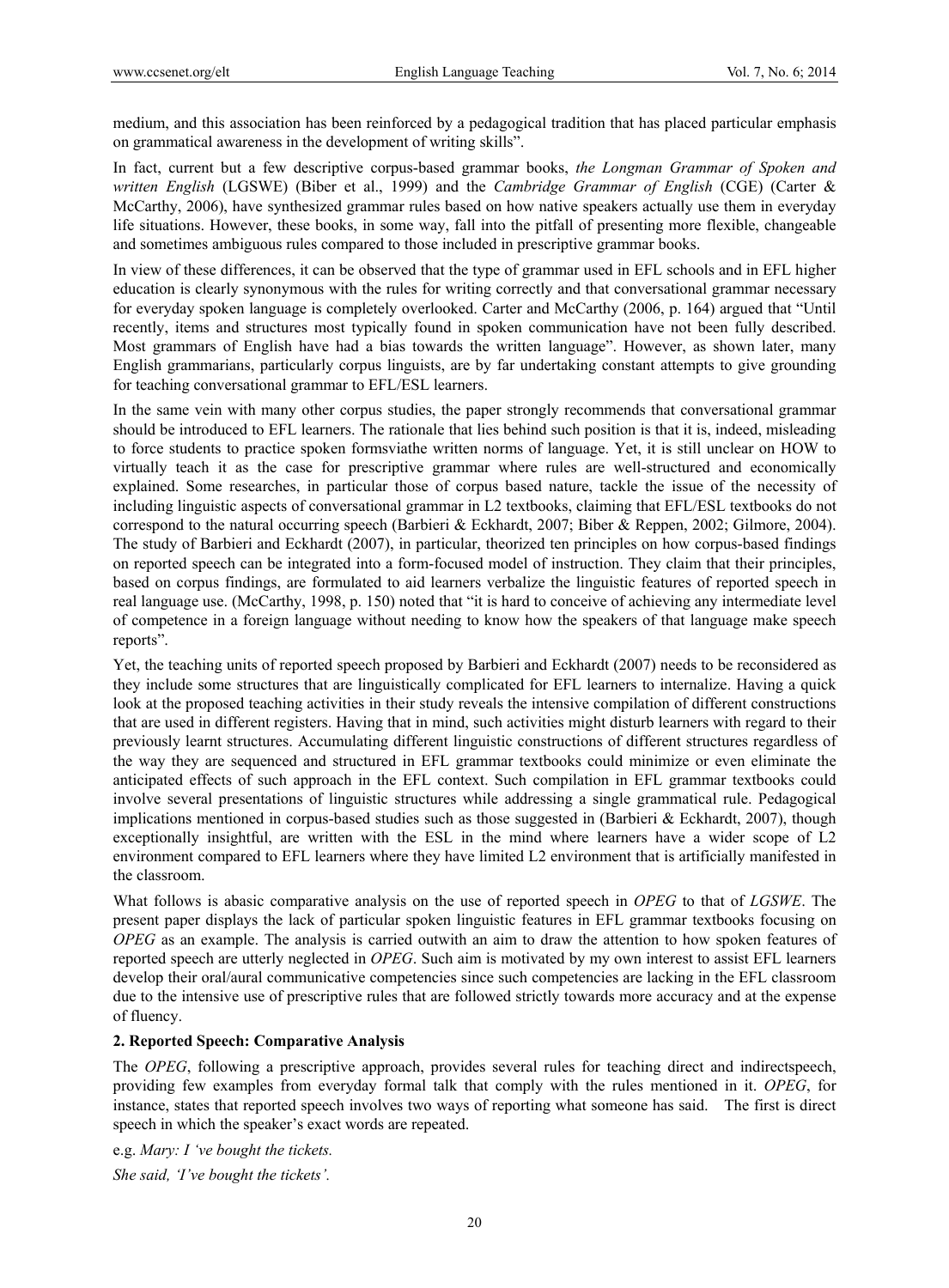The second way is indirect speech in which we provide the exact meaning of what was said by the speaker.

e.g. *She said (that) she' d bought the tickets*.

The *LGSWE*, following a descriptive approach based on corpora of real world contexts, focuses mainly on direct speech in its section of *Grammar of Conversation* and defines it as an important and persistent feature of conversation where speakers give an apparently verbatim report of what someone said. It is apparent that this definition emphasizes the fact that reportedspeech is essentially a feature of the discourse of everyday conversation. All examples presented in the *LGSWE* are claimed to be real authentic examples in order to show how real people use real language.

Moreover, the *LGSWE* considerably mentions that usually when direct speech takes place in conversations, interlocutors tend to use a range of linguistic devices signaling that they are moving into direct speech mood. They often use utterance openers, such as, *well, oh, okay, look, listen, etc.*

e.g. *Dagmar said, "oh, I sort of sense that a couple of times when I stayed at your parents' house that I didn't feel very welcome" and I said "Well, see, I told you."*

However, the *OPEG* and many ESL/EFL grammar books do not demonstrate the use of the above mentioned discourse markers which is a crucial feature that distinguishes reported speech that occurs in naturally occurring speech from that of written texts. Such characteristic of conversation seems to be stimulating and useful for EFL learners if introduced to them as it might raise their awareness towards the possibility of using discourse markers in their oral output. Discourse markers, such as, well, ok, as, listen, hey, but, etc., could be more appealing to be used by EFL learners as they are easier to use and could aid them produce more cohesive utterances, connect their ideas and avoid breakdown in communication. In addition, the overall goal of presenting such characteristics whether in reported speech or any other linguistic forms is to help language learners sound more fluent and natural.

It is also noteworthy that the *OPEG* uses the verbs *say/tell* as the standard expected verb in all the examples illustrated in the construction of reporting speech. On the other hand, the *LGSWE* illustrates other alternatives for *say/tell: said/told*. For instance, the *LGSWE* demonstrates the use of the verb *go* which is widely used among young speakers in both American and British English.

e.g. *I go "well they offered me the position man. You are not very popular down here,"* 

*She goes"But let's go tomorrow" and she says, "Okay."* (AmE)

e.g. *Yeah, he went "Oh" He goes, "Who put that there? And the bit where he goes* 

*He goes, "Urgh, cobwebs," and she goes "Piss off! ...* (BrE)

e.g. And *I was going*, "*Well, I need a lot of help*." *She goes*, "*Well just get anyone in*"

The above examples show that the verb *go* can take various forms in reported direct speech (*go, goes, went, going*). However, as stated in the *LGSWE*, the major form is the third person singular present tense *goes* which reports past speech events.

The use of past progressive with reporting verbs (was/were saying) is yet another feature of reported direct speech that has not been included in many second/foreign language grammar textbooks. The *LGSWE* mentions that the emphasis with the past progressive is on the reported message itself and not on the act of speaking as the case is with the non-progressive aspect.

e.g. *I was saying to Yvonne .. er.. I'm rapidly running out of my allowance*. (BrE)

e.g*. I was saying to John this morning that I was thinking of going to London for the weekend.* (BrE)

Another characteristic that has been discussed inThe *LGSWE,* is the use of *(be + like, all)* as a marker in introducing reported speech Again this feature used by speakers who mark what was said by using the verb (*be*) followed by the particle *like* or they may use *all* preceded by a past tense form of *be*. It is also noted that the use of *(be + like, all)* in many spoken discourses could represent the speaker inner voice.

e.g. *Okay cool well anyway my mom's like " I was thinking of getting them something from Hickory Farms" (laugh) I was all "Mom!"* (ArE)

e.g. *He goes, "Someday I might have a kid and (laugh), I'm like "No!"* (ArE)

#### **3. Implications and Recommendations**

Based on the above comparison, it is obvious that the prescriptive and descriptive grammar approaches are not greatly incompatible to each other as the mutual purpose of both is to get the intended message across. The risk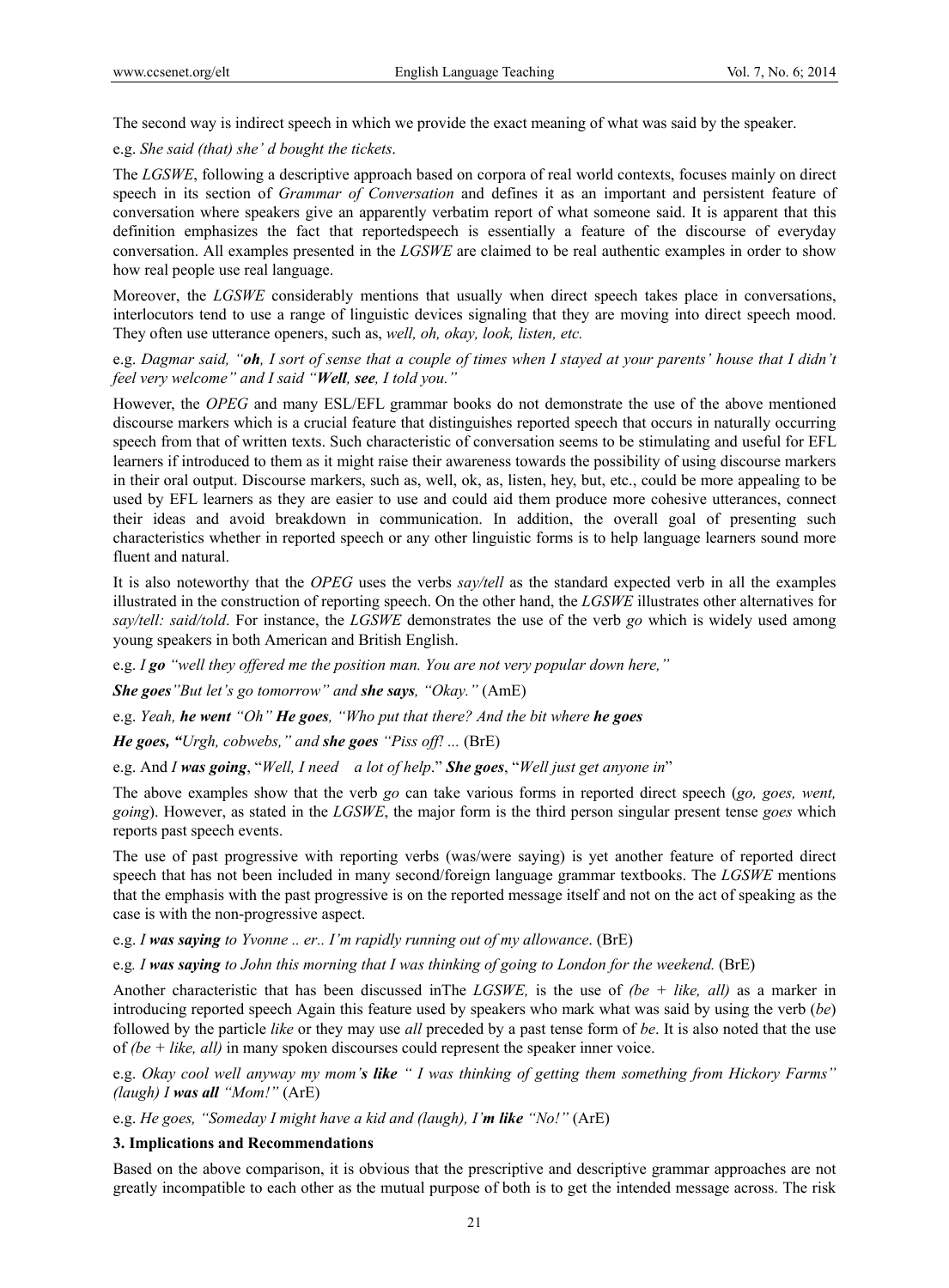is that EFL learners most of the time get their messages lost whenever they try to adhere to certain specified rules of grammar. It is, therefore, more reasonable and practical to introduce EFL learners to descriptive rules for oral purposes and prescriptive rules for written purposes. This way language instructors can be less hesitated to teach both spoken and written forms of particular grammatical structures and accordingly minimize the confusion among their learners.

It is important, therefore, to rely to a great extent on collected data from real spoken genre, such as corpus-based texts, particularly, when we introduce students to a linguistic feature that exhibits its own characteristics when it occurs in a particular conversational setting. This is not to say that EFL language teachers should minimize the importance of teaching the standard rules of grammar. On the contrary, EFL learners of English are in great need to develop their writing skills whether they are specializing in English language or any other fields. Further, presenting written grammar rules to learners, particularly beginners, clears out any ambiguity or confusion while constructing their interlanguage and progressing in their developmental processes throughout the target like continuum.

However, the simultaneous presentation of both spoken and written grammar linguistic forms in L2 teaching materials might be confusing and problematic to EFL learners, unless otherwise, such integration is well-sequenced and well-structured. EFL learners may find it easier and more accessible to use, for instance, the word, "ain't" over other negated auxiliary verbs in negative sentences, such as, *am not, isn't, hasn't,* etc. Based on personal observations, manyEFL Arabic learners find many problems in selecting the right form of negated auxiliary verbs, tense shifting, and subject agreement in writing negative sentences needless to say how difficult would that be when it comes to speaking. Having such persistent problems, learners are more likely to abandon the use of standard negated auxiliary verb and replace it with the more flexible negation verb, "ain't". There is no harm done in doing so as far as speaking is concerned. However, the use of ain't might be applied reflexively in writing. Therefore, we need to be more cautious tailoring the presentation of spoken and written grammar forms in EFL grammar materials.

## **4. Twofold Grammar Approach**

The present paper proposes the use of a balanced formal-functional approach for teaching spoken and written linguistic features to EFL learners. Such position is theoretically addressed with an aim to develop learners' communicative skills in the EFL teaching context viathe simultaneous integration of spoken and written grammar structures in L2 materials. Hence, the following are considerations for the incorporation of a twofold spoken/written grammar approach in EFL grammar textbooks. Such principles are set primarily for EFL university students, bearing in mind factors, such as, learners' level, learners' linguistic background, limited L2 environment, teaching scenario, learners' motivation, learning and teaching styles. Other future considerations and pedagogical implications, based on empirical investigations and authentic teaching practices would facilitate the teaching of conversational grammar structures in the EFL context. The following suggested considerations are influenced by the researcher's real teaching practices of spoken grammar in EFL grammar classes.

1) Spoken and written grammatical presentations necessitate specific grouping when integrated in L2 grammar textbooks. For example, spoken grammar presentation can be labeled under the name of *Spoken Form* while written grammar presentation can take the name of *General Form* as they can be used for both written and formal spoken purposes.

2) *Spoken Form* presentation should not be equally aligned and weighted to that of the *Written Form* presentation which EFL learners have been familiar with for at least six years of their previous education. It is preferred, then, that the *Spoken Form* presentation is placedat the end section in each lesson whether in pure L2 grammar textbook or in integrated skill textbooks.

3) The *Written Form* section should be introduced to students as it used be presented in their EFL grammar books, as we do not want to create a type of conflict and resistance among learners to the new learning items and /or the previous learnt items.

4) Learning and practicing spoken/written structures should be separated when FIRST introduced as long as it is clear for learners that each structure serves a different purpose.

5) Integrated learning activities of both forms can be used at the end of the lesson for the sake of recognizing the different linguistic structures being learnt.

6) Examples of conversational grammar should be simple and appealing for learners. Learners are not to be overwhelmed with ambiguous vernacular speech. The overall goal is to help EFL learners produce intelligible output.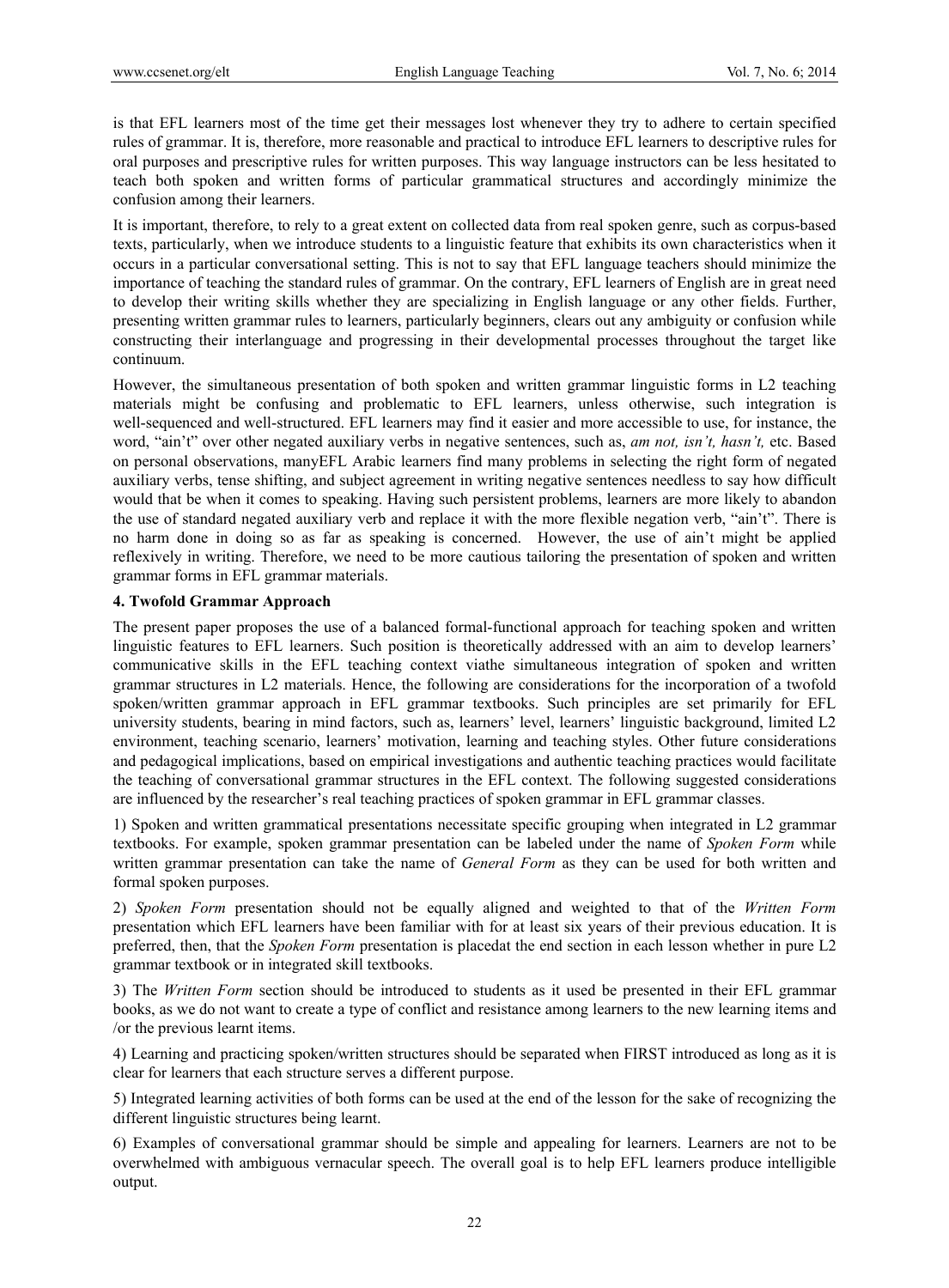7) Authentic listening exercises pertaining conversational grammar structures should be an integral part of the syllabus. Listening to authentic extracts from everyday English will reinforce the learners' recognition of the features of naturally occurring speech and might lead to internalization.

8) EFL experts and language teachers should be consulted and involved in the process of tailoring spoken grammar structures in L2 teaching materials.

The above considerations could serve as a linguistic guide for regulating different learning items in L2 teaching materials. Such considerations and others written with the EFL in the mind, can tremendously bring about an innovative trend in the EFL learning and teaching situations. For one thing, learners will be less confused with usage appropriateness pertaining speaking or writing. Further, knowing the purpose for learning different grammatical structures, as discussed above, is crucial for subsequent and effective learning.

Based on personal teaching experience, if learners do not feel the communicative effect of learning a fixed grammatical structure on their oral production, they usually do not trouble themselves with internalizing it except for passing their language exams. Informing learners the purpose of recognizing and/or internalizing a conversational structure from real language use serves two purposes. One is receptive as EFL learners are in great need to be able to follow and comprehend utterances heard through direct contact with native speakers or in the increasingly global media of today. The other is productive as EFL learners indisputably need to verbalize intelligible utterances in the language they are learning. As (Payne, 2006, p. 142) put it out, "grammar is not an objective "representation" of a language divorced from any particular use. It is a communicative act, performed and interpreted in a context". Hence, as suggested in this paper, a twofold grammar approach for teaching written and spoken grammar can be a better practice for enhancing communicative competencies whether oral or written.

Presenting the prescriptive rules to learners and later familiarizing EFL learners with the descriptive nature of the same rules would help learners identify differences between their oral language and the language spoken by native speakers. Noticing such gaps is useful for EFL learners and as Schmidt (2001) claimed, the more learners notice, the more they will learn. Schmidt (1990, p. 129) in his Noticing Hypothesis, where he asserts the role of consciousness in learning a second language, concluded that "noticing is the necessary and sufficient condition for converting input into intake". Noticing the gap can also lead to learners' modification of their oral language as learners notice the differences between what they produce and what is produced by native speakers (Gass & Varonis, 1994). Noticing can be more effective if learners are regularly introduced in their classes to how language is used in real life contexts. Moreover, when learners become aware of forms such as *go, be like, be all*, they will also have better chances to internalize them as such forms are likely to be heard in the speech of native speakers particularly on the increasingly global media of films and television in English.

Narrowing down into the purpose of this paper, integrating features of conversational grammar in L2 materials will help familiarize EFL learners with the type of conversational grammar of spoken English. Accordingly, this type of familiarity will enhance EFL learners' comprehension skills when listening to native speakers in real life contexts. EFL Arabic learners might hear words like, *ain't*, *be like, all*, in reported speech, but don't have any clue what they really mean. Such forms and many others in everyday English are important in comprehending authentic chunks of language used by native speakers. It is not surprising that listening comprehension is the most difficult of all skills for Arabic learners and as a result the listening skill is neglected if not by teachers, learners would resist listening to instructed listening tasks as it isn't similar to what they hear in talk shows, movies, etc. They do not feel that listening is an integral part of their developmental language processes. Presenting conversational grammar will not only bring the learners' attention to how language is really used but will also help them recognize linguistic forms necessary to comprehend what is being said.

## **5. Conclusion**

With regard to teaching and learning grammar, several questions could be posed here; If many native speakers of many languages don't considerably comply with the use of the standard rules of grammar in their spoken discourse; why then should non-native fully comply with such rules and be precluded from the actual use of the language? Isn't it overwhelming too for EFL learners trying to incorporate such structures into their oral output? Do EFL teachers themselves adhere to the use of the prescriptive rules they are teaching? Those concerns and many others reveal to us clearly, as language instructors, the EFL unproductive educational scenario that is principally featured by the intensive mechanical teaching of prescriptive grammar rules in the EFL context. Indeed, as it is the EFL learners' right to practice using the prescriptive written side of grammar, it is our duty to help them have access to cultivate the communicative benefits of conversational grammar.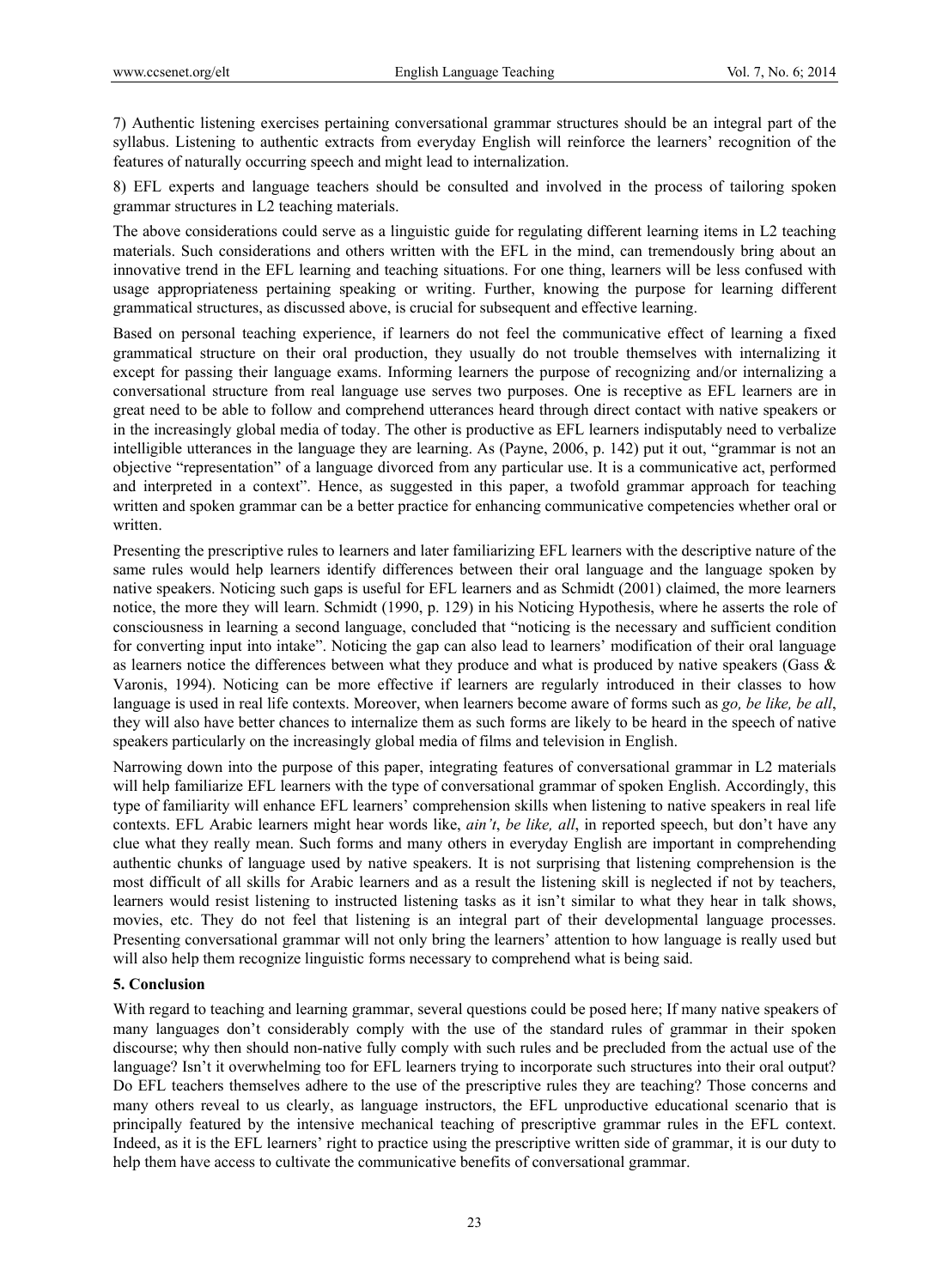A balanced formal-functional approach for teaching grammar is more likely to facilitate learning and using the grammar rules introduced to EFL learners. The twofold approach suggested in this paper for teaching grammar is more likely to draw its utmost benefits when used with advanced learners. Learners who have been repeatedly introduced to prescriptive written grammar earlier in their classes are more capable to conceptualize and synchronize the descriptive and/or prescriptive use of a particular grammar rule. However, to examine the instructional effectiveness of such approach future research should design and conduct a pre- and post-test of learning after instruction and exposure. Future research should investigate and document such claims and speculations with an aim to provide teachers with the best teaching practices for effective language learning.

To sum up, the paper rather suggests encouraging EFL learners to primarily recognize, not necessarily internalize, the descriptive nature of the rules of grammar. Many studies have found that EFL learners in fact prefer learning explicit prescriptive grammar rules as they have difficulties internalizing more complicated ones. Further, they found that teachers face more difficulties correcting learners' oral output than from that of written output (Al-Mekhlafi & Nagaratnam, 2011; Burgess & Etherington, 2002). Such internalization might be dependent greatly on EFL learners' need to communicate rather than on teachers' mere desire to accomplish their teaching missions as prescribed. Therefore, language instructors should not worry about whether descriptive rules are internalized or not. Likewise, it is the case for prescriptive rules, we cannot judge if students internalize them and are ready to use them in their oral output, and if so; how long will that last?

In conclusion, it is crucial to bear in mind that learning a language is challenging task and requires regular practice and that the ultimate goal is to communicate effectively and intelligibly. However, such practice will not make perfect unless learners are set free from the error-phobia they are experiencing in their grammar classes. The way rules are presented should make sense to learners and provide them with the means and confidence to generate language with a reasonable chance of success.

#### **Reference**

- Al-Mekhlafi, A. M., & Nagaratnam, R. P. (2011). Difficulties in teaching and learning grammar in an EFL context. *International Journal of Instruction*, *4*(2), 69-92.
- Baleghizadeh, S., & Farshchi, S. (2010). An exploration of teachers' beliefs about the role of grammar in Iranian high schools and private language institutes*. Journal of English Language Teaching and Learning*, *52*(212), 17-38.
- Barbieri, F., & Eckhardt, S. (2007). Applying corpus-based findings to form-focused instruction. *Language Teaching Research*, *11*(3), 319-346. http://dx.doi.org/10.1177/1362168807077563
- Biber, D., & Reppen, R. (2002). What does frequency have to do with grammar teaching? *Studies in Second Language Acquisition*, *24*(2), 199-208. http://dx.doi.org/10.1017/S0272263102002048
- Biber, D., Johansson, S., Leech, G., Conrad, S., & Finegan, E. (1999). *Longman grammar of spoken and written English*. Harlow, England: Pearson Education.
- Bodine, A. (1975). Androcentrism in prescriptive grammar: Singular "they", sex-indefinite "he", and "he or she". *Language in Society*, *4*(2), 129-146. http://dx.doi.org/10.1017/S0047404500004607
- Carter, R., & McCarthy, M. (2006). *Cambridge grammar of English*. Cambridge: Cambridge University Press.
- Gass, S. M., & Varonis, E. M. (1994). Input, interaction, and second language production. *Studies in Second Language Acquisition*, *16*(3), 283-302. http://dx.doi.org/10.1017/S0272263100013097
- Gilmore, A. (2004). A comparison of textbook and authentic interactions. *ELT Journal*, *58*(4), 363-371. http://dx.doi.org/10.1093/elt/58.4.363
- Honda, M., & O'Neil, W. (2008). *Thinking linguistically: A scientific approach to language*. Malden, MA: Blackwell Publishing.
- Leech, G. (2000). Grammars of spoken English: New outcomes of corpus-oriented research. *Language Learning*, *50*(4), 675-724. http://dx.doi.org/10.1111/0023-8333.00143
- McCarthy, M. (1998). So Mary was saying: Speech reporting in everyday conversation. In M. McCarthy (Ed.), *Spoken language and applied linguistics* (pp. 150-175). Cambridge: Cambridge University.
- Payne, T. E. (2006). A grammar as a communicative act or what does a grammatical description really describe? *Studies in Language*, *30*(2), 367-383.
- Schmidt, R. W. (2001). Attention. In P. Robinson (Ed.), *Cognition and second language instruction* (pp. 3-33). New York: Cambridge University Press.